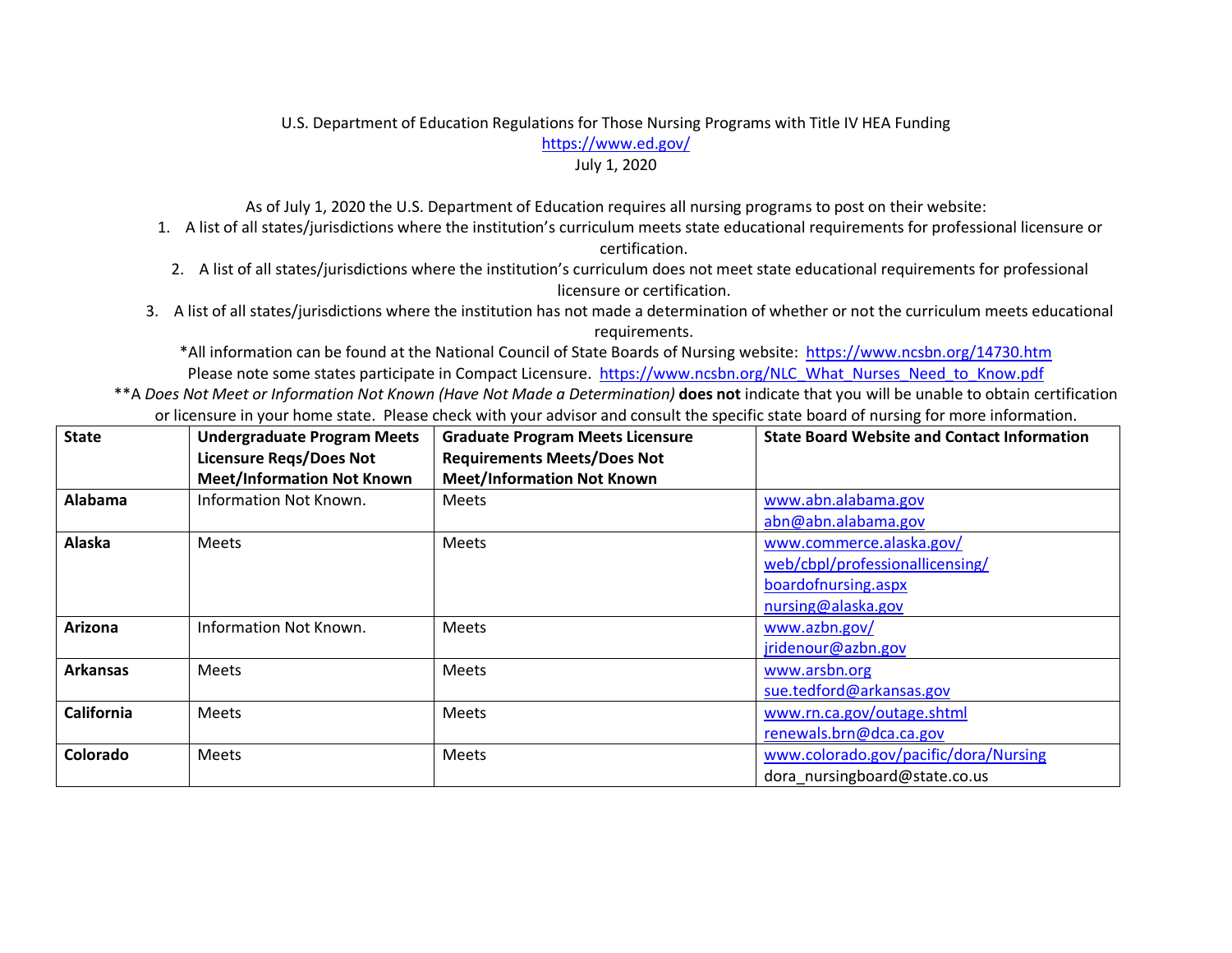| <b>Connecticut</b> | Meets                | Meets                  | https://portal.ct.gov/DPH/Public-Health-Hearing-   |
|--------------------|----------------------|------------------------|----------------------------------------------------|
|                    |                      |                        | Office/Board-of-Examiners-for-Nursing/Board-of-    |
|                    |                      |                        | <b>Examiners-for-Nursing</b>                       |
|                    |                      |                        | Oplc.dph@ct.gov                                    |
| <b>Delaware</b>    | <b>Meets</b>         | <b>Meets</b>           | https://dpr.delaware.gov/boards/nursing/           |
|                    |                      |                        | customerservice.dpr@delaware.gov                   |
| <b>District of</b> | <b>Meets</b>         | Meets                  | https://dchealth.dc.gov/sites/default/files/dc/sit |
| Columbia           |                      |                        | es/doh/publication/attachments/Registered%20       |
|                    |                      |                        | Nurse%20Examination%20Application-NEW.pdf          |
|                    |                      |                        | doh@dc.gov                                         |
| <b>Florida</b>     | Meets                | Meets                  | floridasnursing.gov/                               |
|                    |                      |                        | NewsMedia@flhealth.gov                             |
| Georgia            | <b>Meets</b>         | <b>Meets</b>           | www.sos.ga.gov/plb/nursing                         |
|                    |                      |                        | nursing@sos.ga.gov                                 |
| <b>Hawaii</b>      | Information Unknown. | <b>Meets</b>           | cca.hawaii.gov/pvl/boards/nursing/                 |
|                    |                      |                        | nursing@dcca.hawaii.gov                            |
| Idaho              | Meets                | Meets                  | ibn.idaho.gov/IBNPortal/                           |
|                    |                      |                        | info@ibn.idaho.gov                                 |
| <b>Illinois</b>    | Not Determined       | <b>Meets</b>           | https://www.idfpr.com/DPR/DPRLNT.asp               |
|                    |                      |                        | https://www.idfpr.com/profs/Email/prfGrp09.as      |
|                    |                      |                        | p                                                  |
| Indiana            | <b>Meets</b>         | Meets                  | www.in.gov/pla/nursing.htm                         |
|                    |                      |                        | pla2@pla.IN.gov                                    |
| lowa               | <b>Meets</b>         | Meets                  | https://nursing.iowa.gov/                          |
|                    |                      |                        | ibon@iowa.gov                                      |
| <b>Kansas</b>      | <b>Meets</b>         | Meets                  | ksbn.kansas.gov/                                   |
|                    |                      |                        | carol.moreland@ks.gov                              |
| Kentucky           | Meets                | <b>Meets</b>           | https://ksbn.kansas.gov/                           |
|                    |                      |                        | Jodi.Velazquez@ky.gov                              |
| Louisiana          | <b>Meets</b>         | <b>Meets</b>           | www.lsbn.state.la.us                               |
|                    |                      |                        | Isbn@lsbn.state.la.us                              |
| <b>Maine</b>       | <b>Meets</b>         | Meets                  | www.maine.gov/boardofnursing/                      |
|                    |                      |                        | Kim.Esquibel@main.gov                              |
| Maryland           | Meets                | Information Not Known. | MBON.NursingPractice@maryland.gov                  |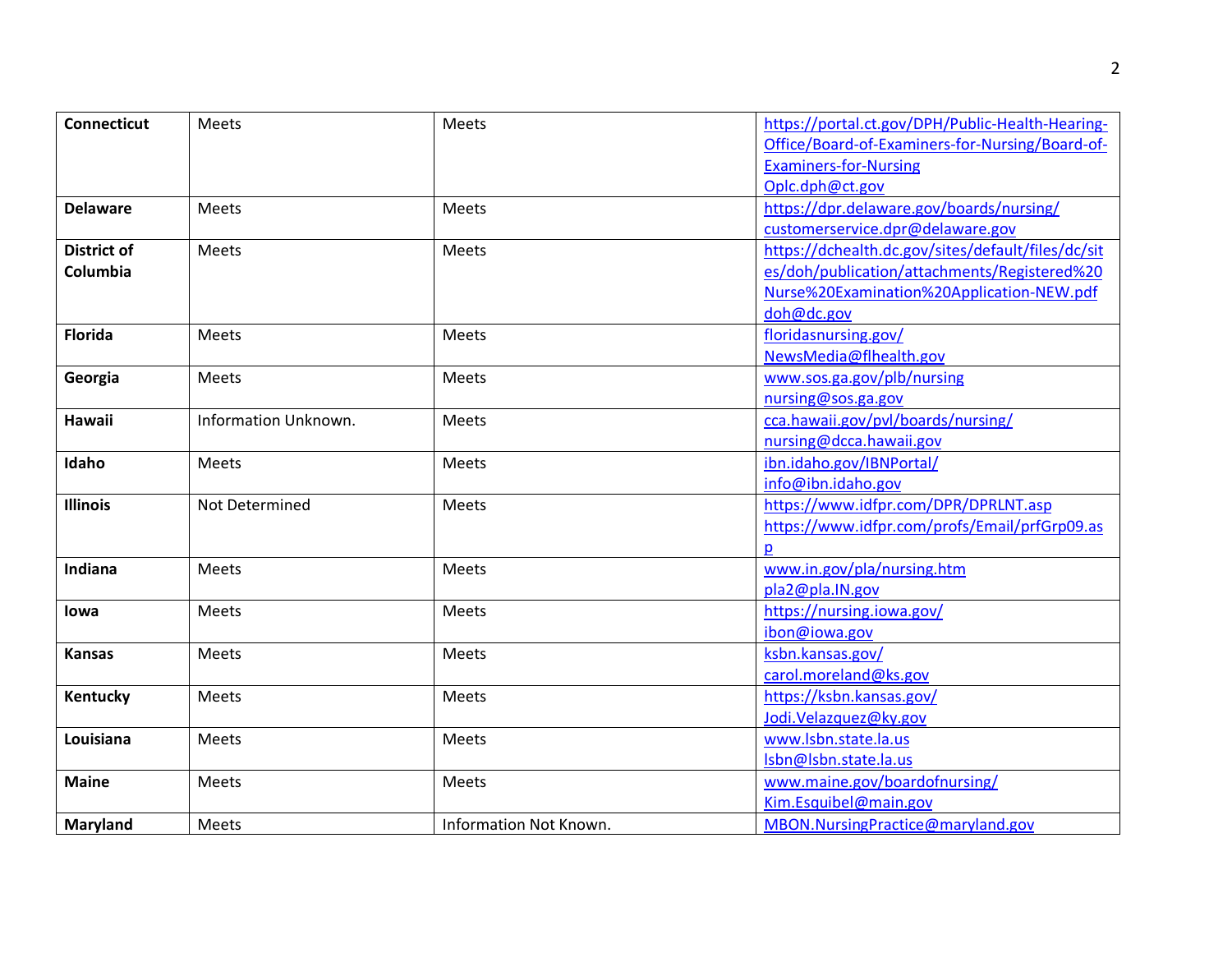|                       |                |                                        | MBON.NurseLicenseRenewal@maryland.gov         |
|-----------------------|----------------|----------------------------------------|-----------------------------------------------|
| <b>Massachusetts</b>  | Meets          | Meets                                  | www.mass.gov/orgs/board-of-registration-in-   |
|                       |                |                                        | nursing                                       |
|                       |                |                                        | nursing.admin@state.ma.us                     |
| Michigan              | Not Determined | Meets                                  | https://www.michigan.gov/lara/0,4601,7-154-   |
|                       |                |                                        | 89334 63294 72975---,00.html                  |
|                       |                |                                        | BCHS-Help@michigan.gov                        |
| Minnesota             | Meets          | Meets                                  | https://mn.gov/boards/nursing/                |
|                       |                |                                        | Nursing.Board@state.mn.us                     |
| Mississippi           | Not Determined | Meets                                  | www.msbn.ms.gov                               |
|                       |                |                                        | pjohnson@msbn.ms.gov                          |
| <b>Missouri</b>       | <b>Meets</b>   | <b>Information Not Known.</b>          | https://pr.mo.gov/nursing.asp                 |
|                       |                |                                        | nursing@pr.mo.gov                             |
| <b>Montana</b>        | <b>Meets</b>   | <b>Meets</b>                           | http://boards.bsd.dli.mt.gov/nur              |
|                       |                |                                        | DLIBSDHELP@MT.GOV                             |
| <b>Nebraska</b>       | <b>Meets</b>   | Meets                                  | http://dhhs.ne.gov/licensure/Pages/Nurse-     |
|                       |                |                                        | Licensing.aspx                                |
|                       |                |                                        | DHHS.NursingOffice@nebraska.gov               |
| <b>Nevada</b>         | <b>Meets</b>   | <b>Meets</b>                           | https://nevadanursingboard.org/               |
|                       |                |                                        | nursingboard@nsbn.state.nv.us                 |
| <b>New Hampshire</b>  | Meets          | Meets but must have additional contact | https://www.oplc.nh.gov/nursing/              |
|                       |                | hours as noted.                        | board.questions@oplc.nh.gov                   |
| <b>New Jersey</b>     | Meets          | Meets                                  | https://www.njconsumeraffairs.gov/nur/pages/a |
|                       |                |                                        | pplications.aspx                              |
|                       |                |                                        | NursingUpdates@dca.lps.state.nj.us            |
| <b>New Mexico</b>     | <b>Meets</b>   | <b>Meets</b>                           | https://nmbon.sks.com/                        |
|                       |                |                                        | EducationPractice.De@state.nm.us              |
| <b>New York</b>       | Meets          | <b>Meets</b>                           | www.op.nysed.gov/                             |
|                       |                |                                        | NURSEBD@nysed.gov                             |
| <b>North Carolina</b> | Meets          | Meets                                  | www.ncbon.com                                 |
|                       |                |                                        | https://www.ncbon.com/contact-contact-        |
|                       |                |                                        | information#onlineContactForm                 |
| <b>North Dakota</b>   | Meets          | Meets                                  | www.ndbon.org/                                |
|                       |                |                                        | contactus@ndbon.org                           |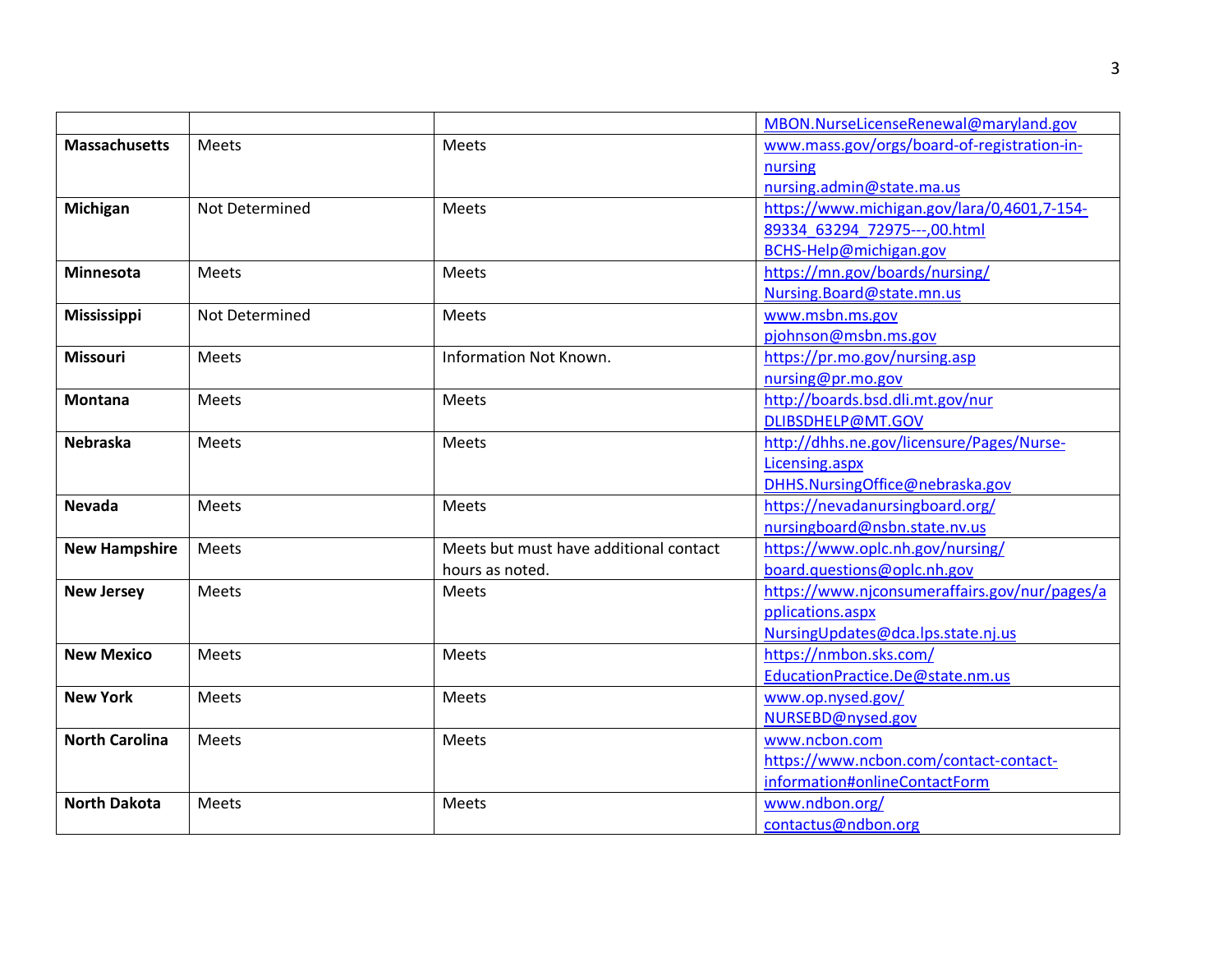| Ohio                  | Meet                   | Meets                         | https://nursing.ohio.gov/                        |
|-----------------------|------------------------|-------------------------------|--------------------------------------------------|
|                       |                        |                               | board@nursing.ohio.gov                           |
| <b>Oklahoma</b>       | <b>Meets</b>           | Meets                         | www.nursing.ok.gov                               |
|                       |                        |                               | obnwebmaster@nurisng.ok.gov                      |
| Oregon                | Meets                  | Meets                         | www.oregon.gov/OSBN/pages/index.aspx             |
|                       |                        |                               | oregon.bn.info@state.or.us                       |
| Pennsylvania          | Meets                  | Meets                         | www.dos.pa.gov                                   |
|                       |                        |                               | ST-NURSE@pa.gov                                  |
| <b>Rhode Island</b>   | Meets                  | Meets                         | https://health.ri.gov/licenses/detail.php?id=231 |
|                       |                        |                               | margaret.clifton@health.ri.gov                   |
| <b>South Carolina</b> | <b>Meets</b>           | Meets                         | https://llr.sc.gov/                              |
|                       |                        |                               | nurseboard@llr.sc.gov                            |
| <b>South Dakota</b>   | Meets                  | Meets                         | https://doh.sd.gov/boards/nursing/               |
|                       |                        |                               | Abbey.Bruner@state.sd.us                         |
| <b>Tennessee</b>      | Meets                  | Meets                         | https://www.tn.gov/health/health-program-        |
|                       |                        |                               | areas/health-professional-boards/nursing-        |
|                       |                        |                               | board/nursing-board/about.html                   |
|                       |                        |                               | nursing.health@tn.gov                            |
| <b>Texas</b>          | <b>Meets</b>           | <b>Information Not Known.</b> | www.bon.state.tx.us                              |
|                       |                        |                               | webmaster@bon.texas.gov                          |
| <b>Utah</b>           | <b>Meets</b>           | Meets                         | https://dopl.utah.gov/nurse/                     |
|                       |                        |                               | jbusjahn@utah.gov                                |
| Vermont               | <b>Meets</b>           | Meets                         | https://www.sec.state.vt.us/professional-        |
|                       |                        |                               | regulation/list-of-professions/nursing.aspx      |
|                       |                        |                               | mihelle.lavoie@vermont.gov                       |
| Virginia              | Information Not Known. | Information Not Known.        | www.dhp.virginia.gov                             |
|                       |                        |                               | nursbd@dhp.virginia.gov                          |
| Washington            | Meets                  | Information Not Known.        | www.doh.wa.gov                                   |
|                       |                        |                               | /LicensesPermitsandCertificates/                 |
|                       |                        |                               | <b>NursingCommission</b>                         |
|                       |                        |                               | nursing@doh.wa.gov                               |
| <b>West Virginia</b>  | <b>Meets</b>           | <b>Meets</b>                  | https://wvrnboard.wv.gov/Pages/default.aspx      |
|                       |                        |                               | rnboard@wv.gov                                   |